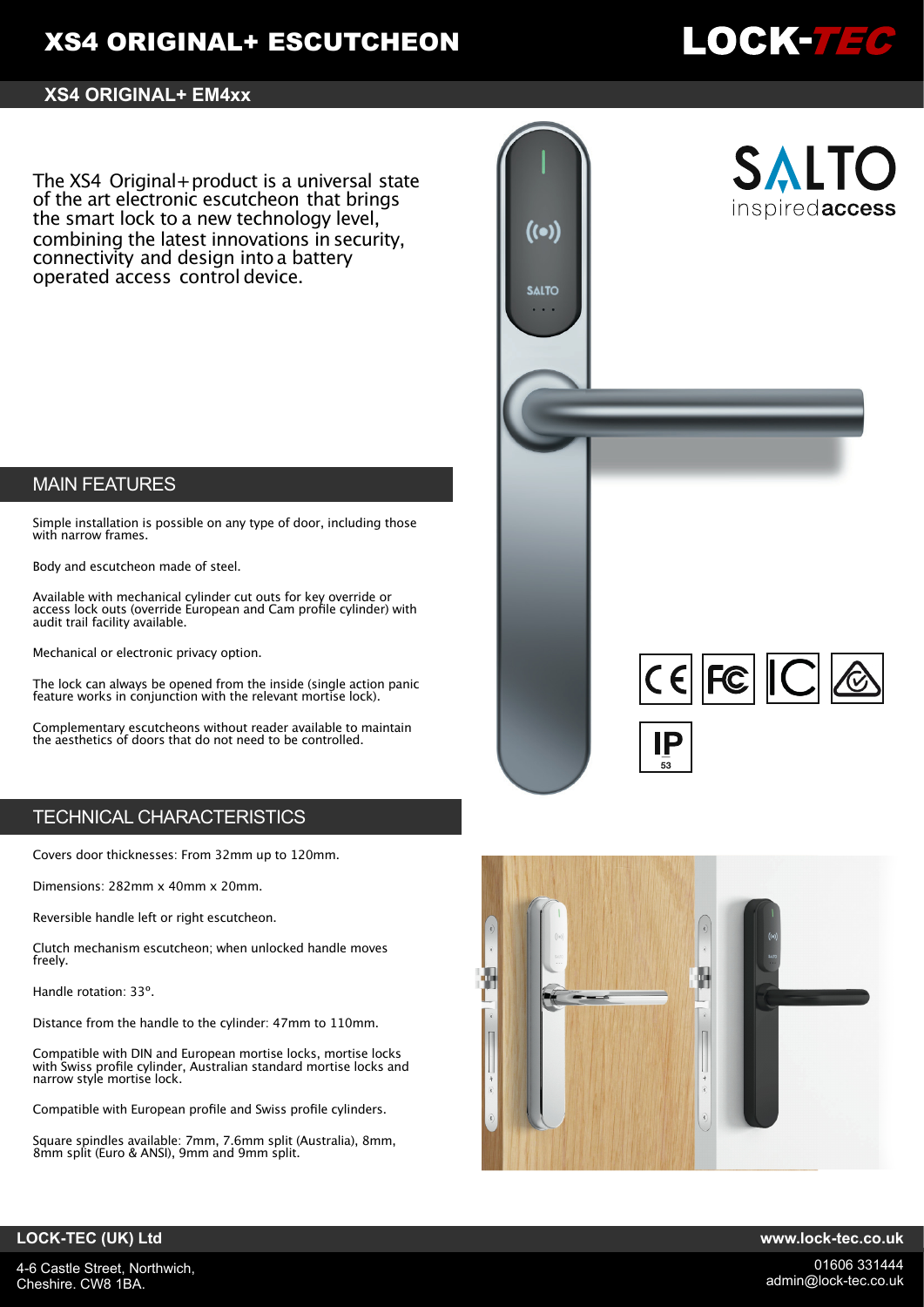# TECHNICAL DATA:

| Reader dimensions (H x W x D):              | 282,0 x 40,0 x 20,0 mm                                                                      |
|---------------------------------------------|---------------------------------------------------------------------------------------------|
| Weight                                      | 1,5 kg                                                                                      |
| Handle rotation:                            | $33^\circ$                                                                                  |
| Door thicknesses:                           | $32 \, \text{mm} - 120 \, \text{mm}$                                                        |
| Distance from the handle to the<br>cylinder | $47 - 110$ mm                                                                               |
| Square spindles:                            | 7mm, 7.6mm split, 8mm,<br>8mm split, 9mm, 9mm split.                                        |
| Power source:                               | 3 LR03 batteries (AAA size)<br>(optional lithium FR03)                                      |
| Number of openings:                         | 40,000 - 60,000 (to be<br>confirmed)                                                        |
| Maximum events on lock audit                | 2 000 (SVN standalone mode)<br>1 625 (SVN BLUEnet mode)<br>1 280 (SALTO KS mode)            |
| Environmental conditions Outdoor:           | $-35^{\circ}$ C / +60 $^{\circ}$ C without<br>condensation                                  |
| Environmental conditions Indoor:            | $-5$ °C / $+50$ °C without<br>condensation<br>(optional $-35^{\circ}$ C / +60 $^{\circ}$ C) |
| IP class:                                   | IP53 (optional E5 - IP<br>pending)                                                          |
| Certifications:                             | CE, FCC/IC, RCM, EN 179,<br>EN 1634-1(Ei30, Ei60), SKG*,<br>PAS24*                          |
|                                             |                                                                                             |

\* Pending

# CREDENTIAL TECHNOLOGIES:

| SALTO JustIN Mobile Credentials <sup>1</sup> : |  |
|------------------------------------------------|--|
| <b>NXP MIFARE®2:</b>                           |  |
| $HID^{\circledR3}$                             |  |
| $LFGIC^{\otimes 4}$                            |  |

<sup>1</sup> Mobile Key Bluetooth and Near Field Communication (NFC) capability. <sup>2</sup> MIFARE® DESFire® EV1/EV2/EV3, MIFARE® Plus, MIFARE® UltralightC, MIFARE® Classic.

3 iCLASS®, Seos®.

<sup>4</sup> Legic Prime, Legic Advant.

# CORE TECHNOLOGIES:

| SALTO Native Bluetooth LE wireless<br>connectivity: |  |
|-----------------------------------------------------|--|
| Hardware Secure Element:                            |  |

#### **Reader finish:**



# TECHNICAL DRAWING:



# PLATFORMS:

#### **SALTO Space:**

| <b>ROM</b>               |  |
|--------------------------|--|
| SVN data-on-card         |  |
| Wireless (SALTO RFnet)   |  |
| Wireless (SALTO BLUEnet) |  |
| SVN-Flex                 |  |
|                          |  |

#### **SALTO KS:**

| Wireless (SALTO RFnet):   |  |
|---------------------------|--|
| Wireless (SALTO BLUEnet): |  |

| <b>OPTIONS:</b>           |  |
|---------------------------|--|
| Reader finish:            |  |
| Black:                    |  |
| White:                    |  |
| Finish:                   |  |
| IM Satin stainless steel: |  |
|                           |  |

| IP Bright stainless steel: |  |
|----------------------------|--|
| PP PVD brightbrass type:   |  |
| PM PVD satin brass type:   |  |
| NE Black chromium:         |  |
| DB Dark Bronze:            |  |
| BC BioCote anti-microbial: |  |
|                            |  |

### **Handles**

| Compatible handles* | U, L, W, H, S, B, P, J, T, Y, Z,<br>O, N, G, K, I, 2, 3, 4, 7, 5 |
|---------------------|------------------------------------------------------------------|
| High Transit:       | • (optional)                                                     |
|                     |                                                                  |

\* Not all the handles are available in all finishes.

### **Locks:**

| Euro-DIN:     |                     |
|---------------|---------------------|
| ANSI:         |                     |
| Scandinavian: |                     |
| Cylindrical:  |                     |
| Tubular:      | • (Only SALTO LT2L) |

# **LOCK-TEC (UK) Ltd www.lock-tec.co.uk**

4-6 Castle Street, Northwich, Cheshire. CW8 1BA.